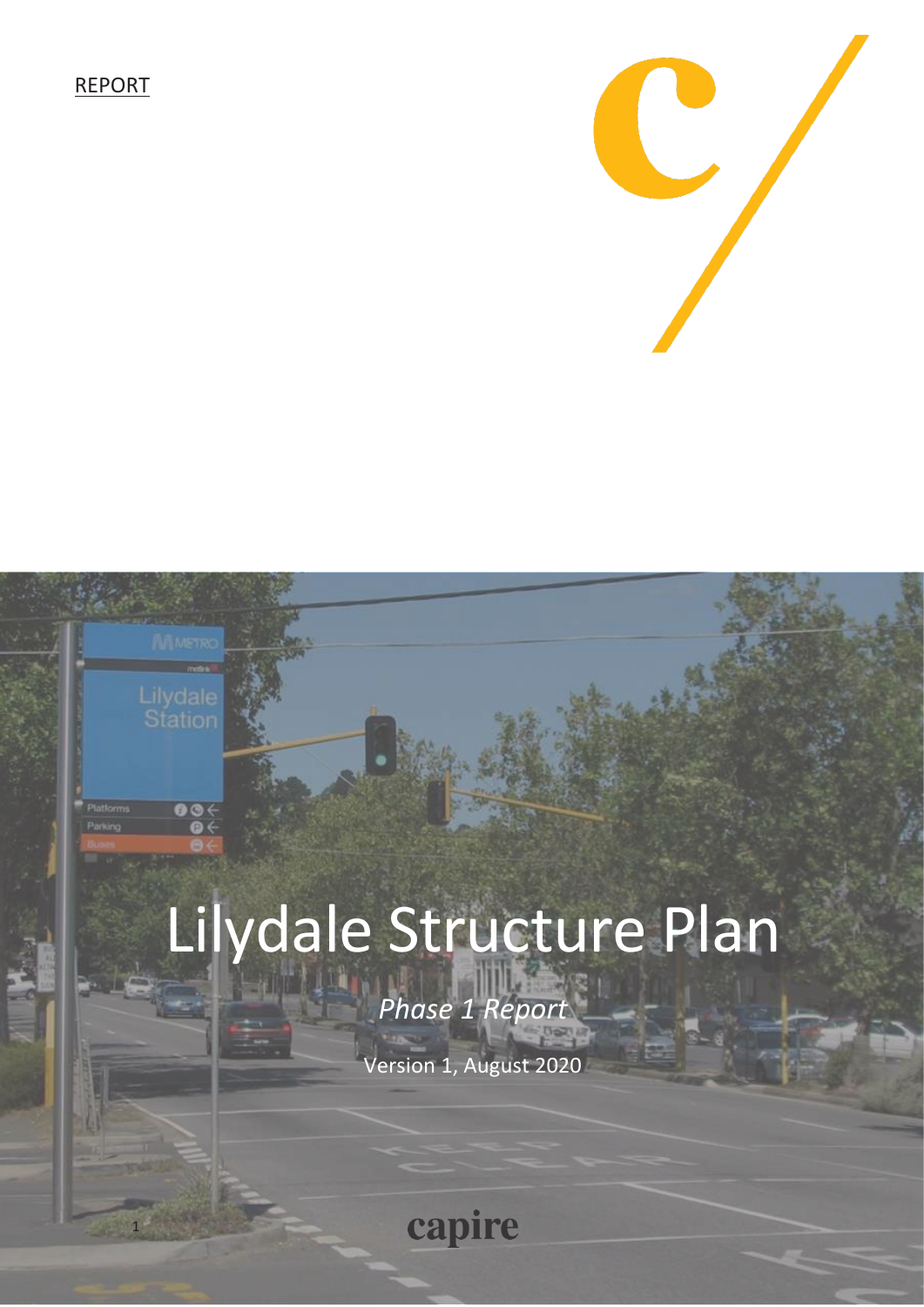#### COMMUNITY

The term community refers to a group of people that has something in common such as identity, behaviours, interests or values. A community often share a sense of [place](https://en.wikipedia.org/wiki/Place_(geography)) in a given geographical area (e.g. a country, city, town, or neighbourhood) or in virtual space through communication platforms.

### STAKEHOLDER

The word stakeholder refers to individuals, groups or organisations with a stake or interest in the outcome of a decision. Stakeholders may also have the ability to influence the decision given their role or position.

#### ENGAGEMENT

Engagement is defined as a planned process with the purpose of working with communities and stakeholders to inform decisions, share knowledge and strengthen relationships.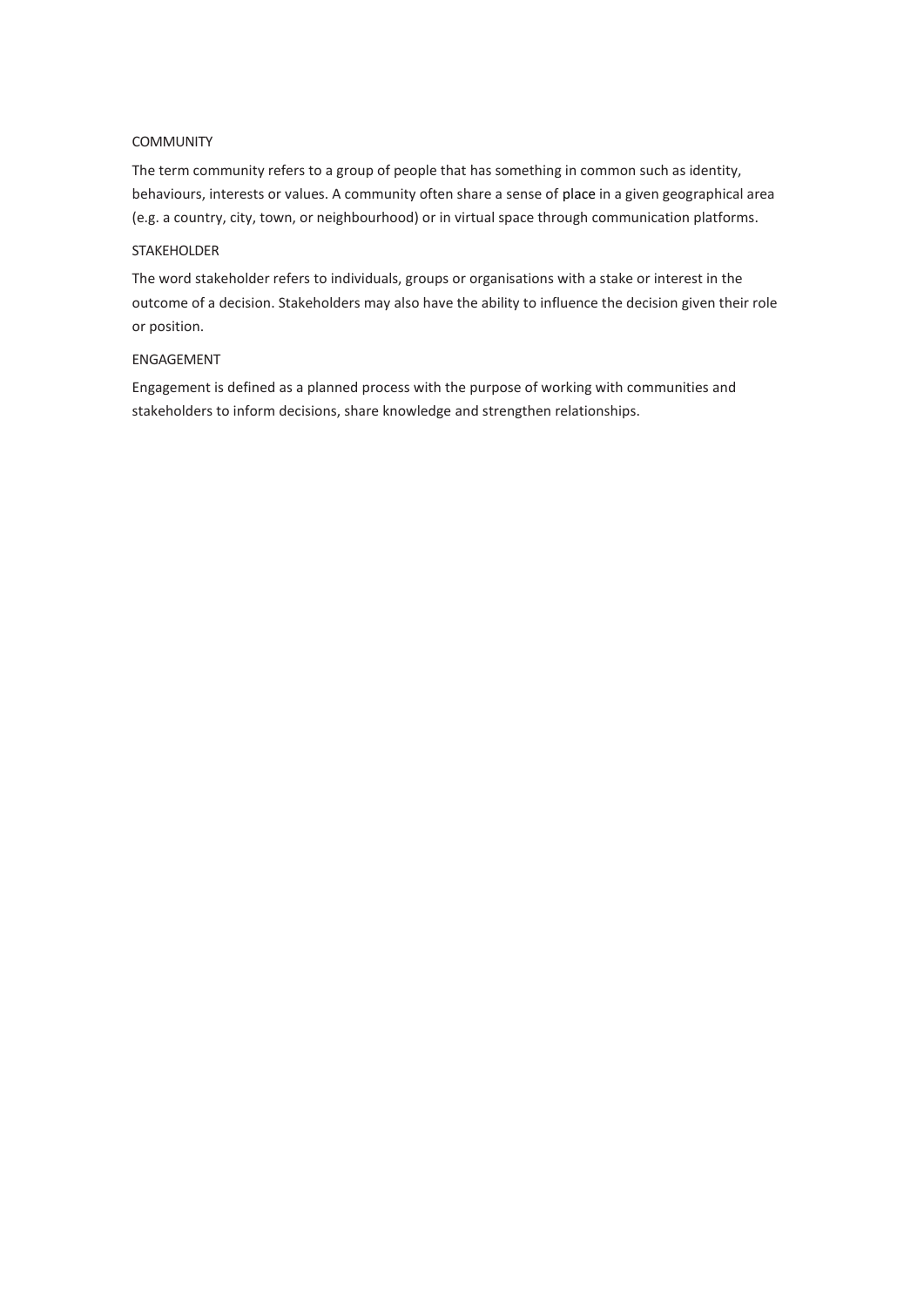| 1 Summary of the engagement          | 4  |
|--------------------------------------|----|
| 1.1 Participants                     | 4  |
| 2 Key findings                       | 7  |
| 2.1 Focus group                      | 7  |
| How Lilydale is currently used       | 7  |
| Opportunities for Lilydale           | 8  |
| 2.2 Online survey                    | 10 |
| 2.2.1 A 'community hub' for Lilydale | 10 |
| 2.2.2 Growth in Lilydale             | 11 |
| 2.2.3 The Lilydale Bypass            | 13 |
| 2.2.4 Local economy                  | 15 |
| 2.2.5 Built form                     | 15 |
| Other issues raised in the survey    | 16 |



Giving every person a voice.

CAPIRE @ CE.LAB, LEVEL 1, 96 PELHAM STREET, CARLTON, VIC 3053 AUSTRALIA<br>INFO@CAPIRE.COM.AU (+61-3)92859000 CAPIRE.COM.AU ABN 52125105660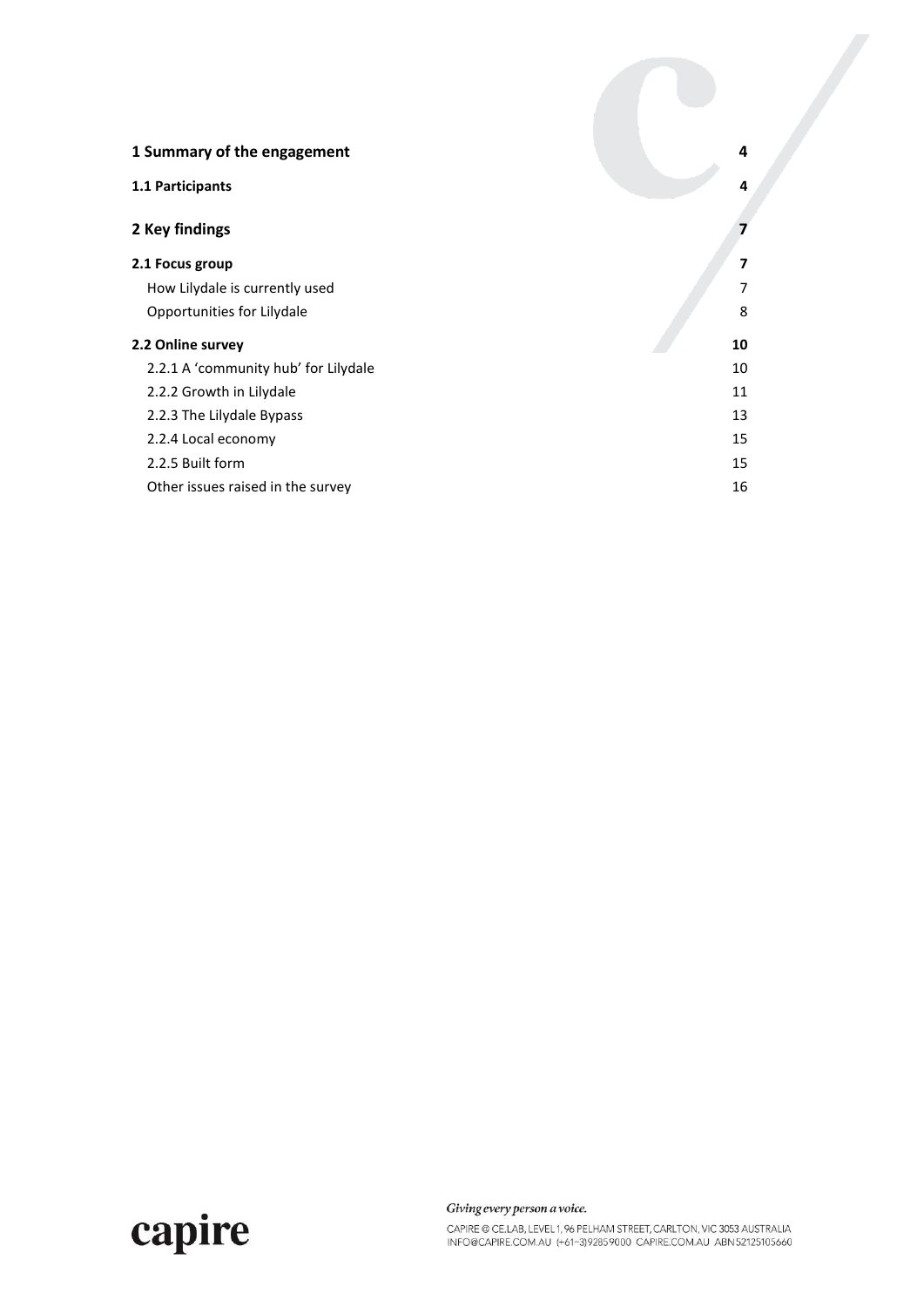## <span id="page-3-0"></span>1 Summary of the engagement

The purpose of this report is to provide a summary of the findings from the following engagement activities.

- The focus group facilitated by Capire Consulting Group on 10 August 2020 attended by people with disabilities, disability advocates and support services. This focus group sought to understand the experience of people with limited mobility, disabilities and of different ages when moving through Lilydale (*se[e 2.1 F](#page-6-1)ocus Group*).
- The online survey which invited members of the community to provide their feedback on questions related to the *Lilydale Major Activity Centre Structure Plan- Issues and Opportunities Paper*. This survey was open from 24 July 2020 to 21 August 2020 (*se[e 2.2 O](#page-9-0)nline Survey*).

The findings from the engagement process will inform the draft Lilydale Structure Plan.

## <span id="page-3-1"></span>1.1 Participants



In the online survey, participants were asked to identify their gender, age group, whether they or anyone in their family have a disability, their relationship to Lilydale and the suburb that they live in. The results are outlined below.

As shown in *[Table 1](#page-3-2)*, 394 people provided a response to this question with slightly more females (57%) than males (42%) providing their feedback.

<span id="page-3-2"></span>*Table 1: Gender of participants, n= 396*

| <b>GENDER</b> |                                                                       |                                 |
|---------------|-----------------------------------------------------------------------|---------------------------------|
|               | 57% of participants identified $\vert$ 42% of participants identified | $1\%$ of participants preferred |
| as female     | as male                                                               | not to say                      |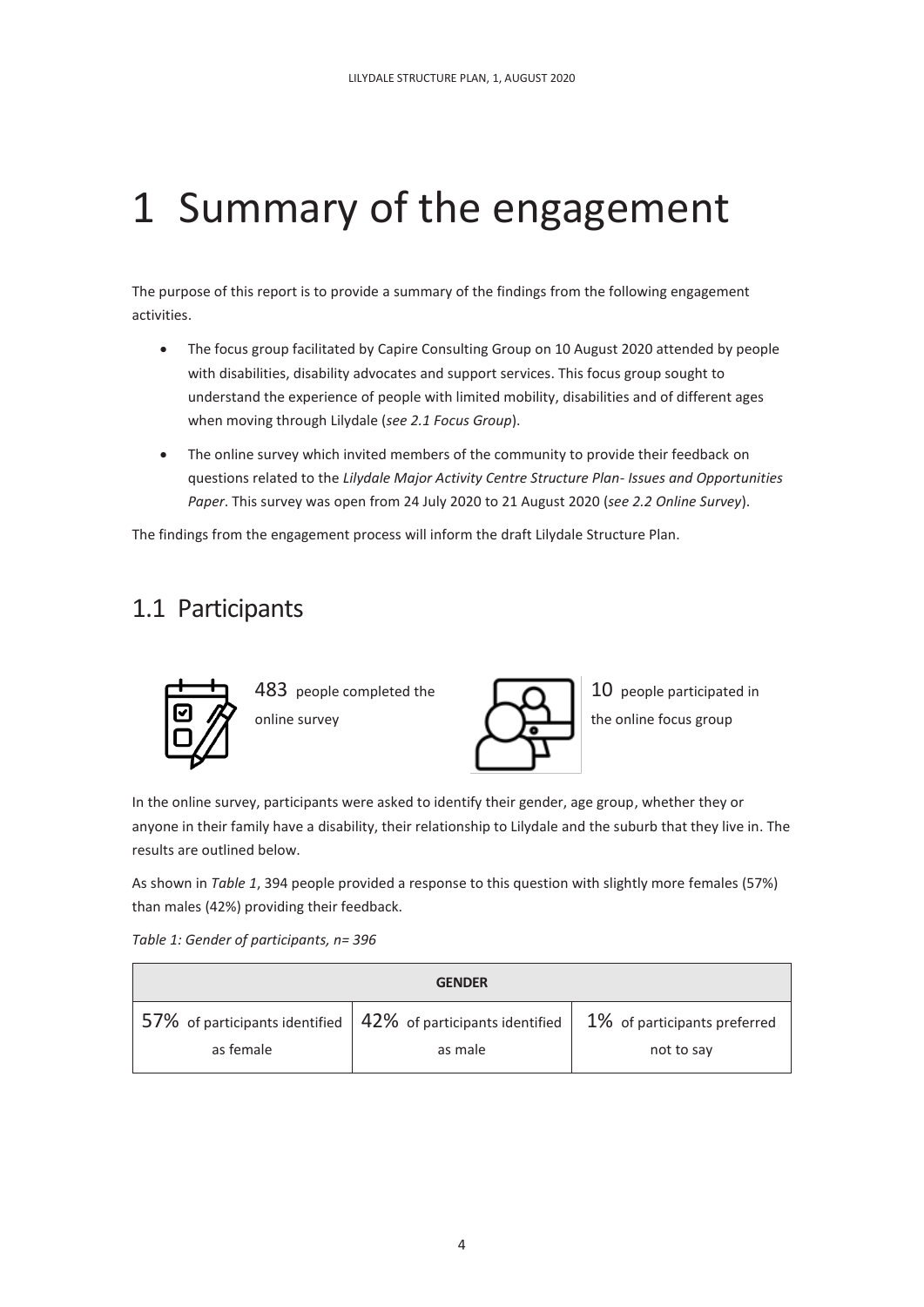As shown in *[Table 2](#page-4-0)*, 386 people answered this question with most identifying that they nor a member of their family have a disability (78%).

<span id="page-4-0"></span>*Table 2: Participants that identified as having (or having a family member with) a disability, n= 386*

| PARTICIPANTS THAT IDENTIFIED AS HAVING (OR HAVING A FAMILY MEMBER) WITH A DISABILITY |                                                    |                              |  |
|--------------------------------------------------------------------------------------|----------------------------------------------------|------------------------------|--|
| 17% of participants or a                                                             | 78% of participants or a                           | 5% of participants preferred |  |
| member of their family have a<br>disability                                          | member of their family do not<br>have a disability | not to say                   |  |

As shown in *[Figure 1](#page-4-1)*, 394 described their age group. Most participants were aged 25 to 34 (24%) followed by 35 to 44 (21%) and then 45 to 54 (20%).

<span id="page-4-1"></span>*Figure 1: Age group of participants, n= 394*

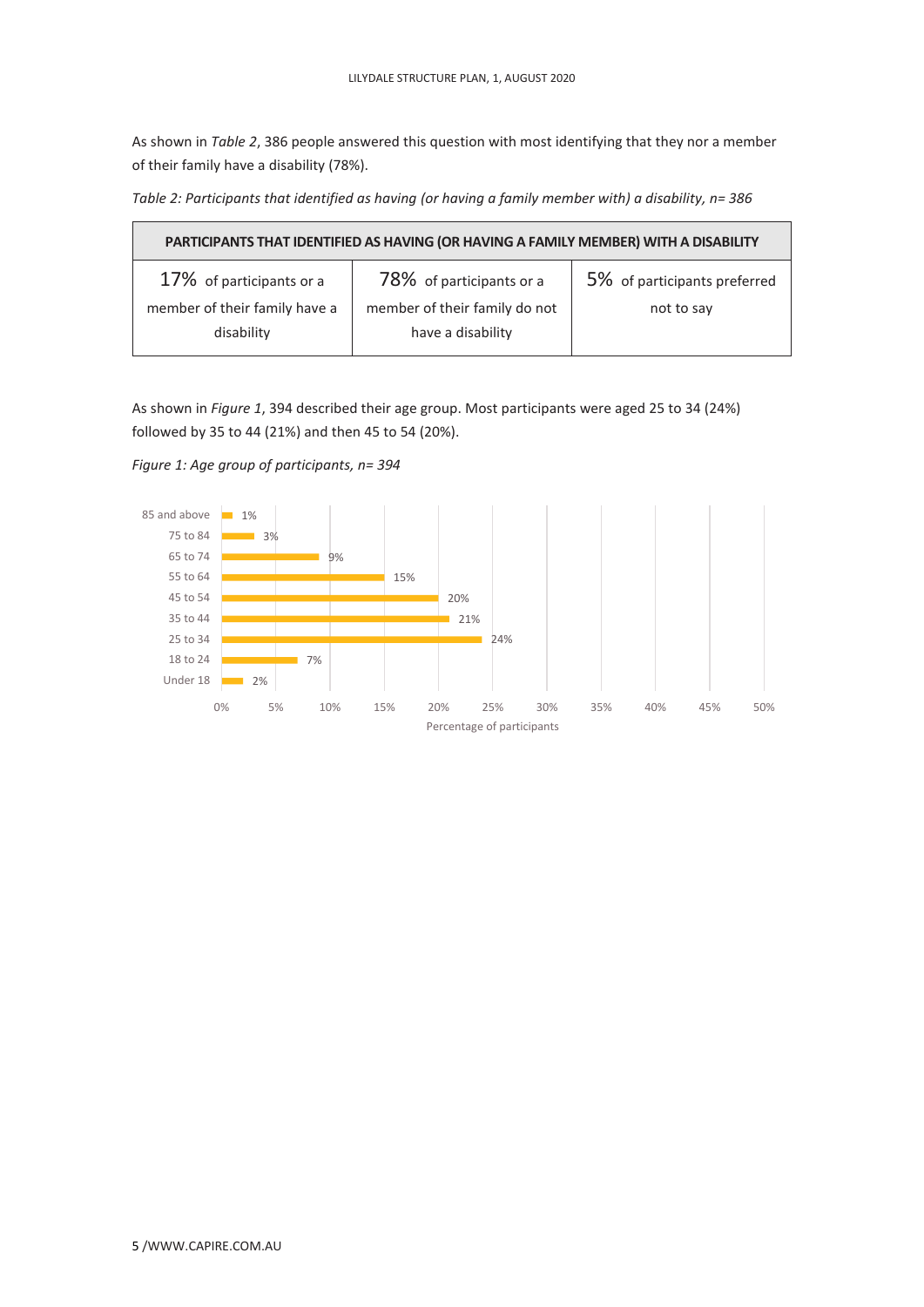As shown in *[Figure](#page-5-0) 2*, 395 people answered this question and most participants lived in Lilydale (46%) followed by being visitors to Lilydale (37%).



<span id="page-5-0"></span>*Figure 2: Participants' relationship with Lilydale, n= 395*

<span id="page-5-1"></span>*As shown i[n Figure](#page-5-1) 3, most participants live in Lilydale followed by Mooroolbark and a series of other surrounding suburbs in Melbourne's east. Figure 3: Suburbs that participants live in, n= 391*



*Note: Suburbs that had less than 3 per cent of participants represented are not shown on the graph.*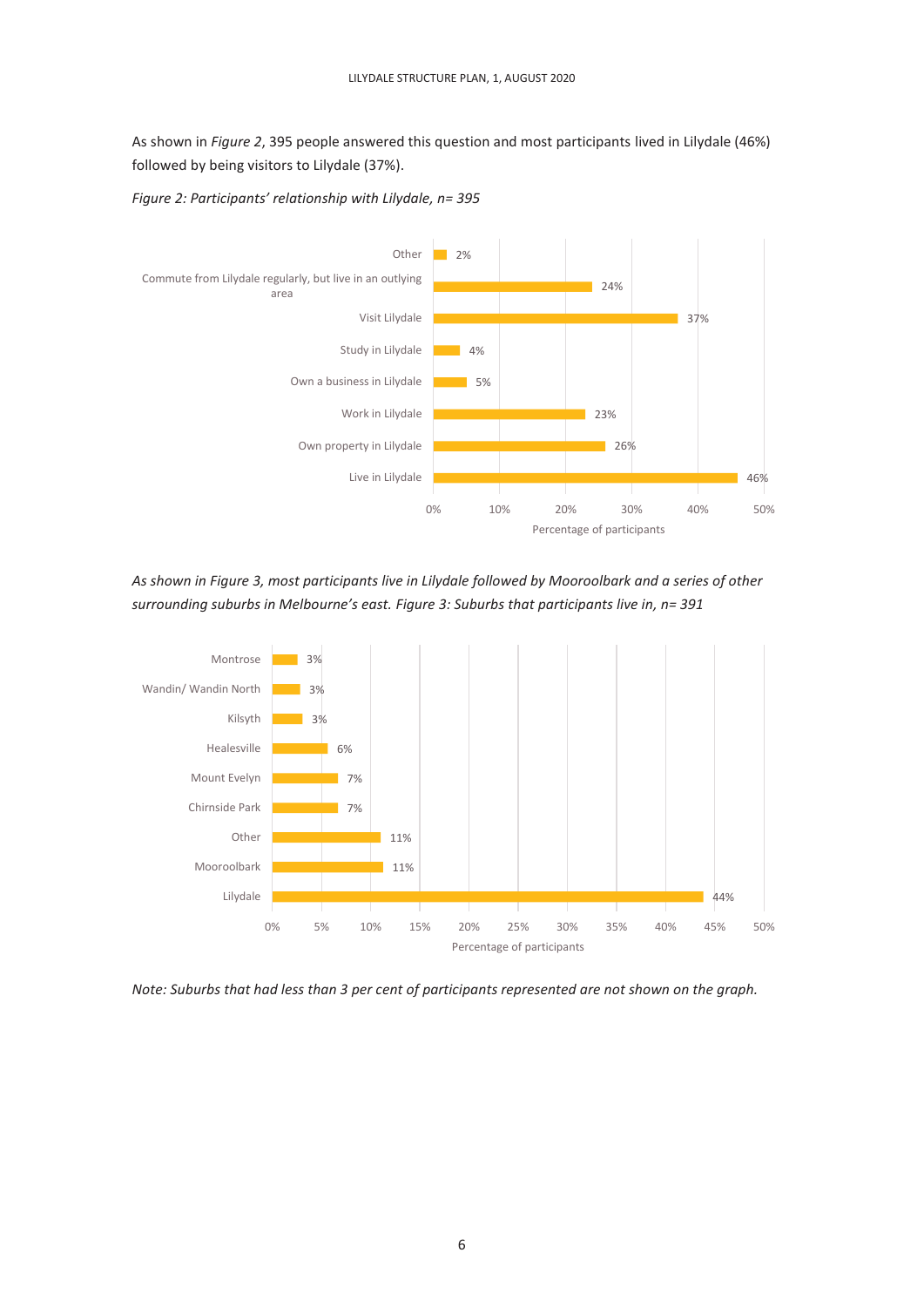## <span id="page-6-0"></span>2 Key findings

## <span id="page-6-1"></span>2.1 Focus group

The following section details the findings from the focus group.

## <span id="page-6-2"></span>How Lilydale is currently used

Participants described the following locations as being favourable for people with disabilities and limited mobility:

- the space near to the Yarra Ranges Regional Museum and cafe as it has access to accessible bathrooms and enough space to move around with a wheelchair or pram.
- Lilydale Marketplace and the Chirnside Park shopping centre due to being able to hire a mobility scooter, an undercover accessible carparking and the flat terrain.

Participants identified the following barriers to accessing Main Street, Lilydale and the surrounding area.

#### **TERRAIN/ GEOGRAPHY**

- The geography of Lilydale separates key locations such as the post office and the train station and area near to Bunnings requiring people to drive between locations.
- People with limited mobility who are accessing Main Street by taxi are at risk if taxis cannot find a safe, flat place to be dropped off.
- Participants noted that the slope and deep gutters in many places in Lilydale are challenging for people in wheelchairs particularly Jones Street and Castella Street.
- Access paths to the community health service can be uneven and worrying for anyone with compromised health.
- Participants expressed concerns about a lack of accessible carparking spaces that are located on flat terrain.

#### **NAVIGATION/ ACCESS**

- Participants highlighted that footpaths are too narrow to accommodate two wheelchairs or mobility scooters passing each other comfortably; and require people using wheelchairs and mobility scooters to use roads and driveways to move through Lilydale.
- Many locations are not accessible due to obstacles existing between the street and the building such as stairs; or buildings that are not designed to prioritise pedestrians such as the Lilydale Coles which prioritises cars and makes it unsafe for pedestrians when they are entering the buildings.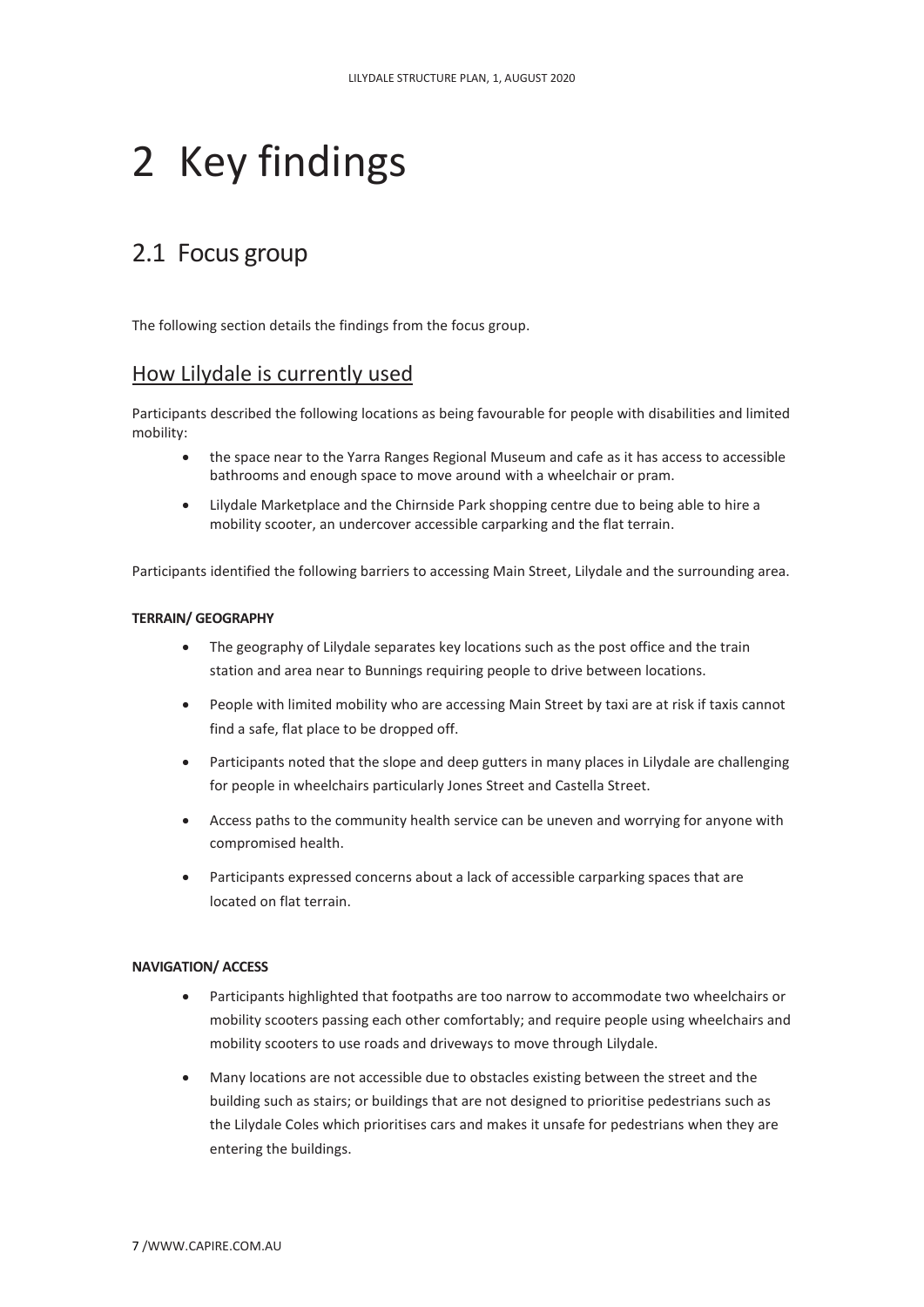- Accessible car parking is not located closely enough to the places that people need to access.
- The internal layout of shops, cafes and restaurants is often difficult for people with limited mobility and disabilities to move through.
- Many multistorey car parking facilities have lifts that are too small to accommodate people with mobility aids and are challenging for cars that accommodate people with disabilities to travel through.
- There are too few places to sit, impacting the distance that people with limited mobility can travel.
- A lack of sheltered bus stops can influence people's desire to travel by bus.
- Insufficient general car parking for clients and staff at Inspiro: Community Health Service, Eastern Health and the Lilydale Justice Service Centre.

#### **PERCEPTIONS OF SAFETY**

- Participants expressed concerns for their safety in Lilydale due to:
	- − the congregation of intoxicated people near to Olinda Creek
	- − insufficient lighting inhibiting people from walking after dark
- Participants described there being insufficient pedestrian crossings and prioritisation of pedestrians by traffic signalling at the following locations:
	- − across Main Street
	- − the Anderson Street pedestrian crossing
	- − Beresford Road near Warburton trail
	- − Swansea Road to Lilydale Lake.

## <span id="page-7-0"></span>Opportunities for Lilydale

Participants proposed the following ideas for how Lilydale could be improved for people with disabilities and limited mobility.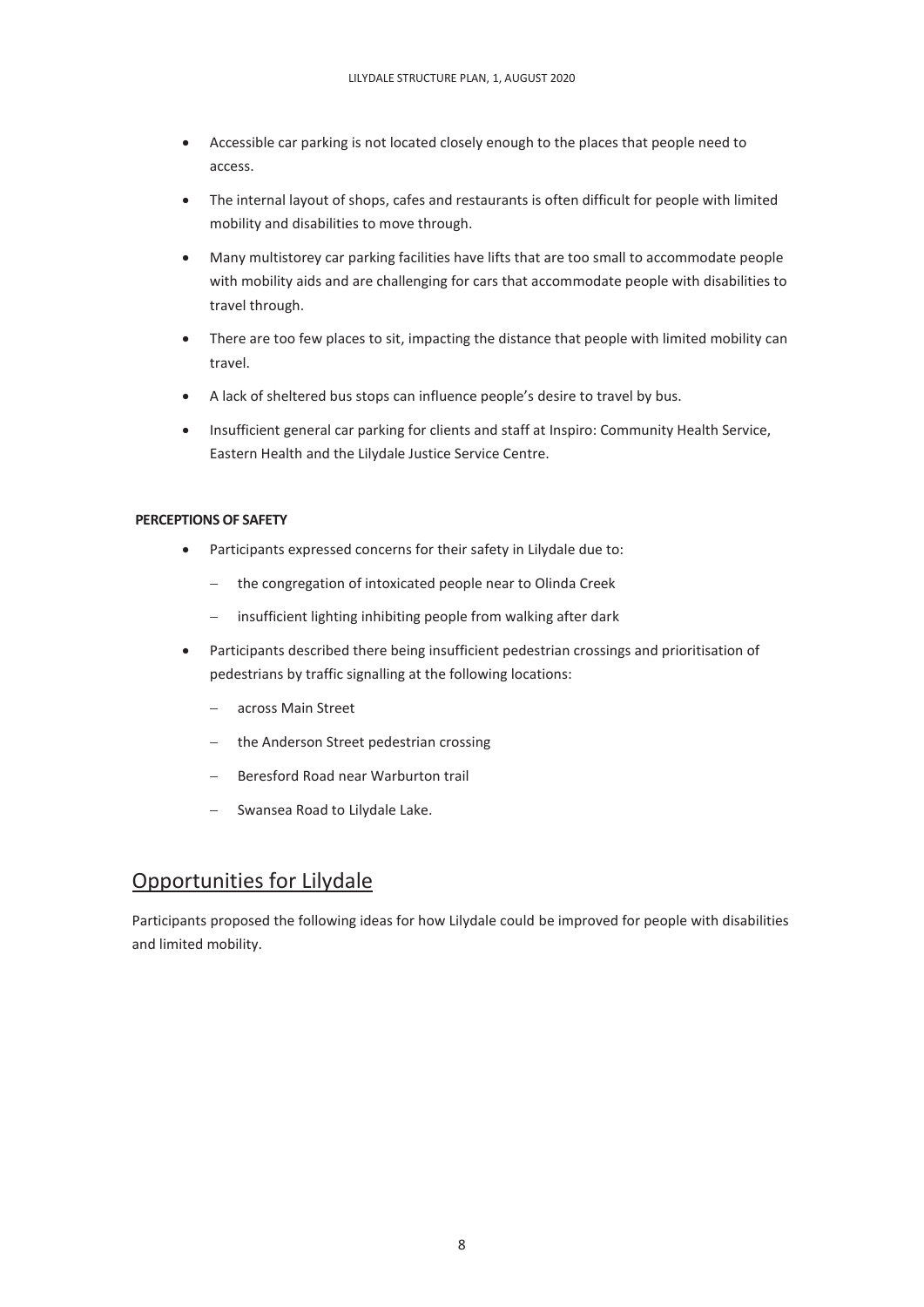| Table 3: Opportunities for Lilydale as identified in the focus group |  |  |  |
|----------------------------------------------------------------------|--|--|--|
|----------------------------------------------------------------------|--|--|--|

|                                             | Timed car parking on Main Street with exemptions for older people,<br>$\bullet$<br>those with disabilities and limited mobility.                                                                                                                   |
|---------------------------------------------|----------------------------------------------------------------------------------------------------------------------------------------------------------------------------------------------------------------------------------------------------|
|                                             | Retaining the accessible car parks on Main Street and the surrounding<br>area however relocating them to flat terrain and ensuring they are<br>sheltered; to allow people with disabilities to be assisted when entering<br>and exiting a vehicle. |
|                                             | Removing some on-street car parking and creating multi-level car<br>parking facilities to create more space on Main Street for pedestrians<br>and landscaping.                                                                                     |
| <b>CAR PARKING</b>                          | Ensuring that any multistorey car parking facilities have enough<br>accessible car parks on the ground floor.                                                                                                                                      |
|                                             | Ensuring that the proposed train station near to the Kinley Estate has<br>enough car parking.                                                                                                                                                      |
|                                             | Creating car parking that is allocated for use by older people.                                                                                                                                                                                    |
|                                             | Seeking opportunities to reduce footpath gradients and to make<br>footpaths more accessible by creating smooth curbs and reducing the<br>size of gutters.                                                                                          |
|                                             | Creating clear signposting, lines of vision and visual cues for people with<br>dementia and mental illness.                                                                                                                                        |
| <b>TRAVEL FOR</b><br><b>PEDESTRIANS AND</b> | Creating locations to recharge mobility scooters.                                                                                                                                                                                                  |
| <b>PEOPLE USING</b><br><b>MOBILITY AIDS</b> | Implementing traffic calming efforts near the entrances to shopping<br>$\bullet$<br>centres and supermarket complexes.                                                                                                                             |
|                                             | Increasing the capacity of Hardy Street and John Street to accommodate<br>$\bullet$<br>more traffic as demand increases.                                                                                                                           |
|                                             | Collocating similar businesses and services on Main Street to create<br>'hubs'.                                                                                                                                                                    |
| <b>CONNECTIONS</b>                          | Improving connections between the train station and the bus stops.<br>$\bullet$                                                                                                                                                                    |
|                                             | Creating better access across Olinda Creek along Main Street.<br>$\bullet$                                                                                                                                                                         |
|                                             | Explore the opportunity to advocate for and educate local cafes and<br>$\bullet$<br>restaurants about how to best accommodate people with mobility aids<br>including locations to charge mobility scooters and acoustic<br>considerations.         |
| <b>PARTNERSHIPS</b>                         | Understand the role of Victoria Police in responding to people drinking<br>alcohol in public near Olinda Creek.                                                                                                                                    |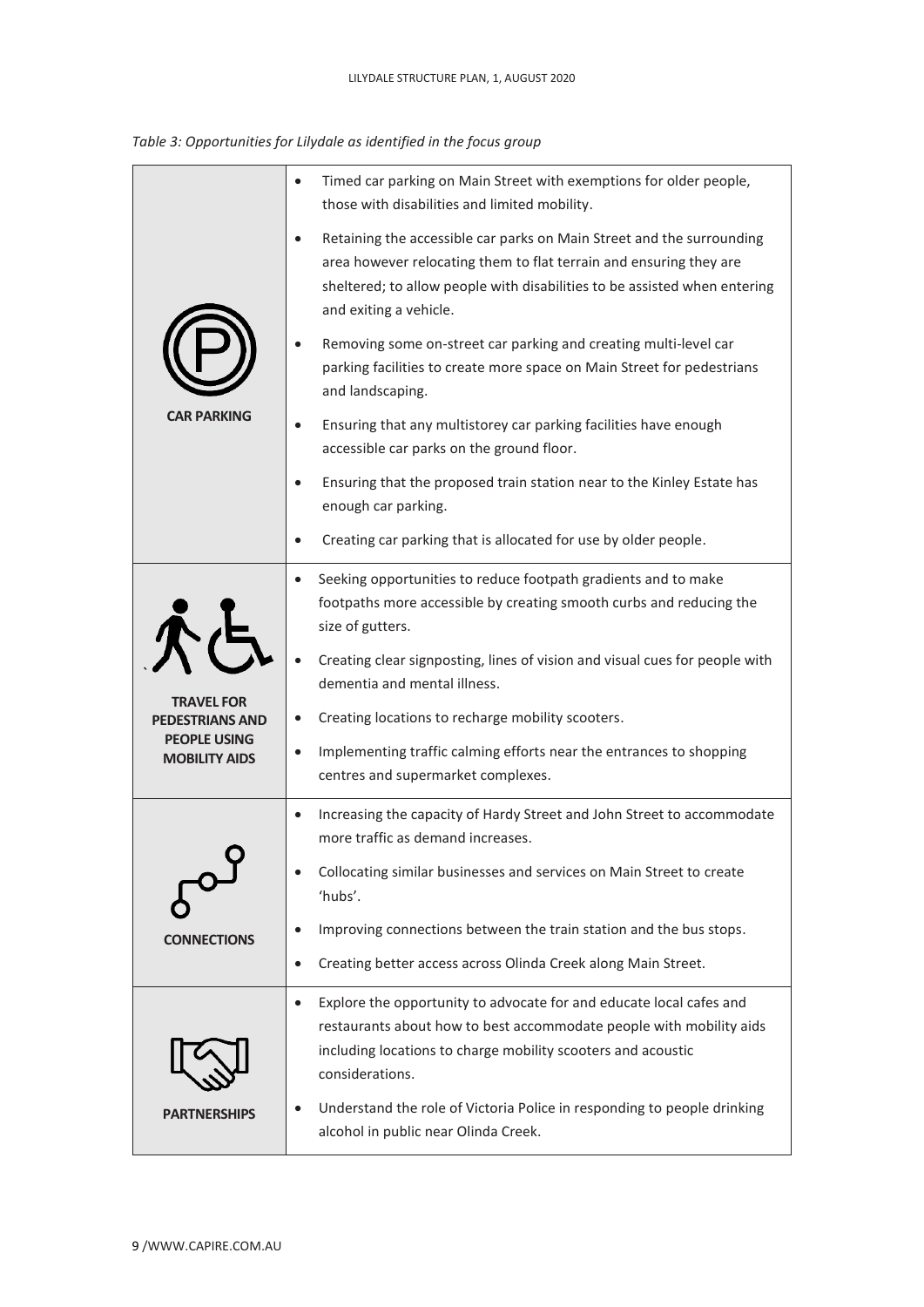## <span id="page-9-0"></span>2.2 Online survey

The following section details the findings of the online survey.

## <span id="page-9-1"></span>2.2.1 A 'community hub' for Lilydale



We asked participants, 'What kinds of elements could help to create a 'community hub?'.

A total of 475 participants answered this question and from a list of options, participants indicated that the elements that would create a community hub in Lilydale are (in order of popularity):

- 1. Strengthening pedestrian and cycling connections, and wayfinding, to nearby destinations such as the Lilydale Lake, Melba Park, and Civic Centre *(60 per cent)*.
- 2. A community facility such a centralised plaza with seating and shade, and strong pedestrian connections to nearby areas of activity *(53 per cent).*
- 3. Turning areas of Main Street into new town squares and event spaces, with a focus around the new train station, creating a series of hubs with strong connections between them along Main Street (*51 per cent).*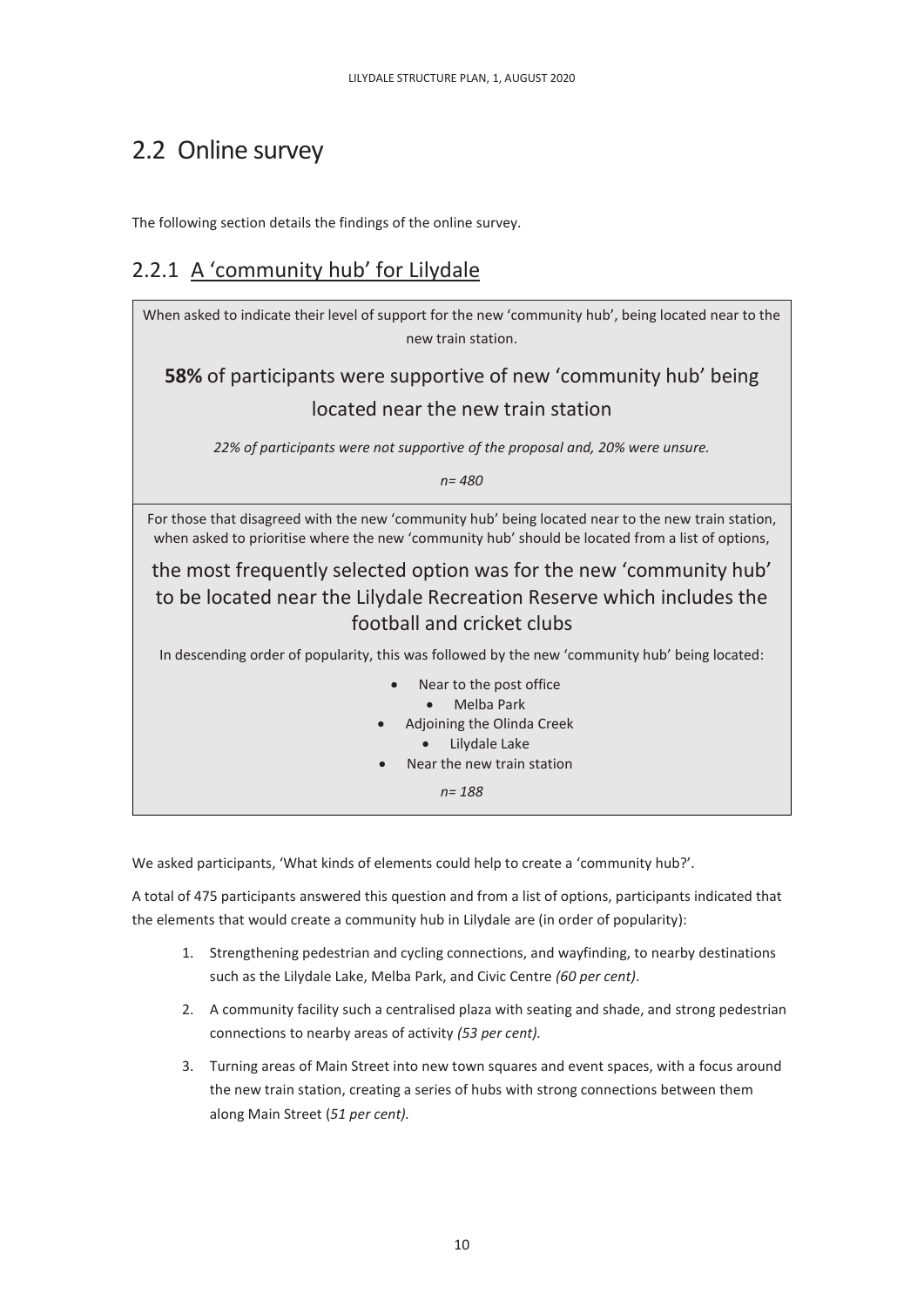- 4. Ensuring that development surrounding the train station should face and activate that space, creating a pleasant and safe place at the new train station with a sense of activity (*45 per cent).*
- 5. Transitioning the current railway station building into a community space, such as a neighbourhood house, or other similar function (*27 per cent).*
- 6. Participants who selected 'other' addressed a desire for community infrastructure such as sporting grounds, spaces for community meet and community gardens; improved wayfinding signage; a pedestrian mall; incorporation of green space into the design; enough carparking; cafes, restaurants and bars, an indoor swimming pool; wildlife corridors; heritage preservation; aesthetic improvements to the building facades. Some participants were also reluctant for any change to occur (12 per cent).

*Note: Participants were able to select more than one option.*

## <span id="page-10-0"></span>2.2.2 Growth in Lilydale

When asked to indicate 'what kind of growth that they would be most comfortable with?' and were able to choose their response from a list of options. Participants indicated that they were most comfortable with (se[e Figure 4\)](#page-10-1):

- Ground level retail or commercial tenants, or multilevel offices, with residential accommodation above, in the town centre (48 per cent)
- Higher density development in the Lilydale Quarry redevelopment if there is state government support for delivery of the second railway station (44 per cent)

*Note: Participants were able to select more than one option.*

<span id="page-10-1"></span>*Figure 4: The kind of growth that participants are most comfortable with in Lilydale, n= 438*

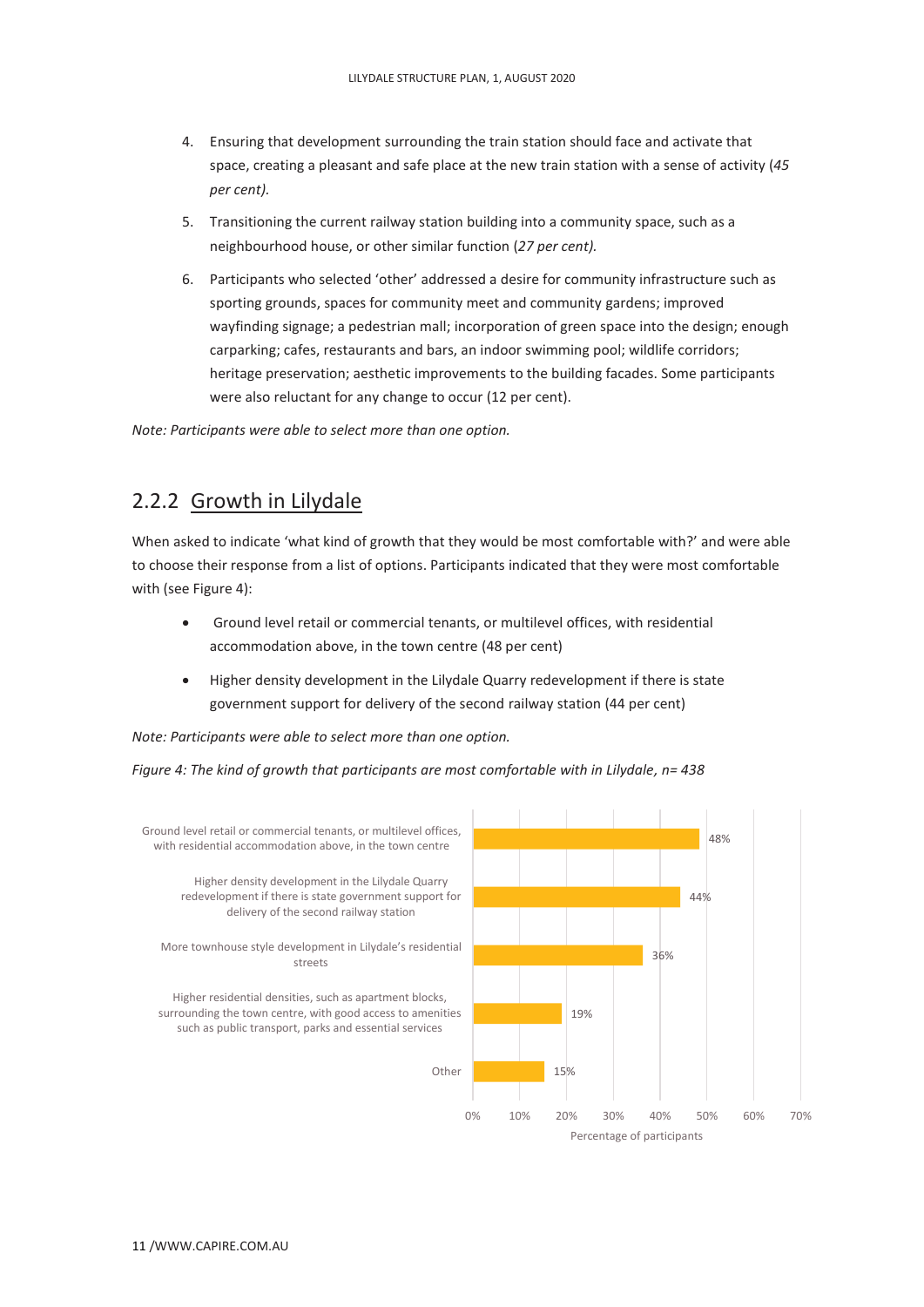Participants were asked 'which of the following would you feel are benefits for the proposed growth of Lilydale?'. From a list of options participants indicated that they anticipate the benefits of growth for Lilydale are (see *[Note: Participants were able to select more than one option.](#page-11-0)*

[Figure 5\)](#page-11-0):

- More jobs and business opportunities (66 per cent)
- Increased access to services (57 per cent)

<span id="page-11-0"></span>*Note: Participants were able to select more than one option.*

*Figure 5: The benefit of growth of Lilydale anticipated by participants, n= 445*



When asked to indicate whether they 'have any concerns about the growth of Lilydale? 'from a list of options, participants were most concerned about *(se[e Note: Participants were able to select more than](#page-12-1)  [one option.](#page-12-1)*

*[Figure 6\)](#page-12-1):*

- impacts to the local environment (55%)
- loss of the character of Lilydale (55%)
- poor architectural outcomes (51%)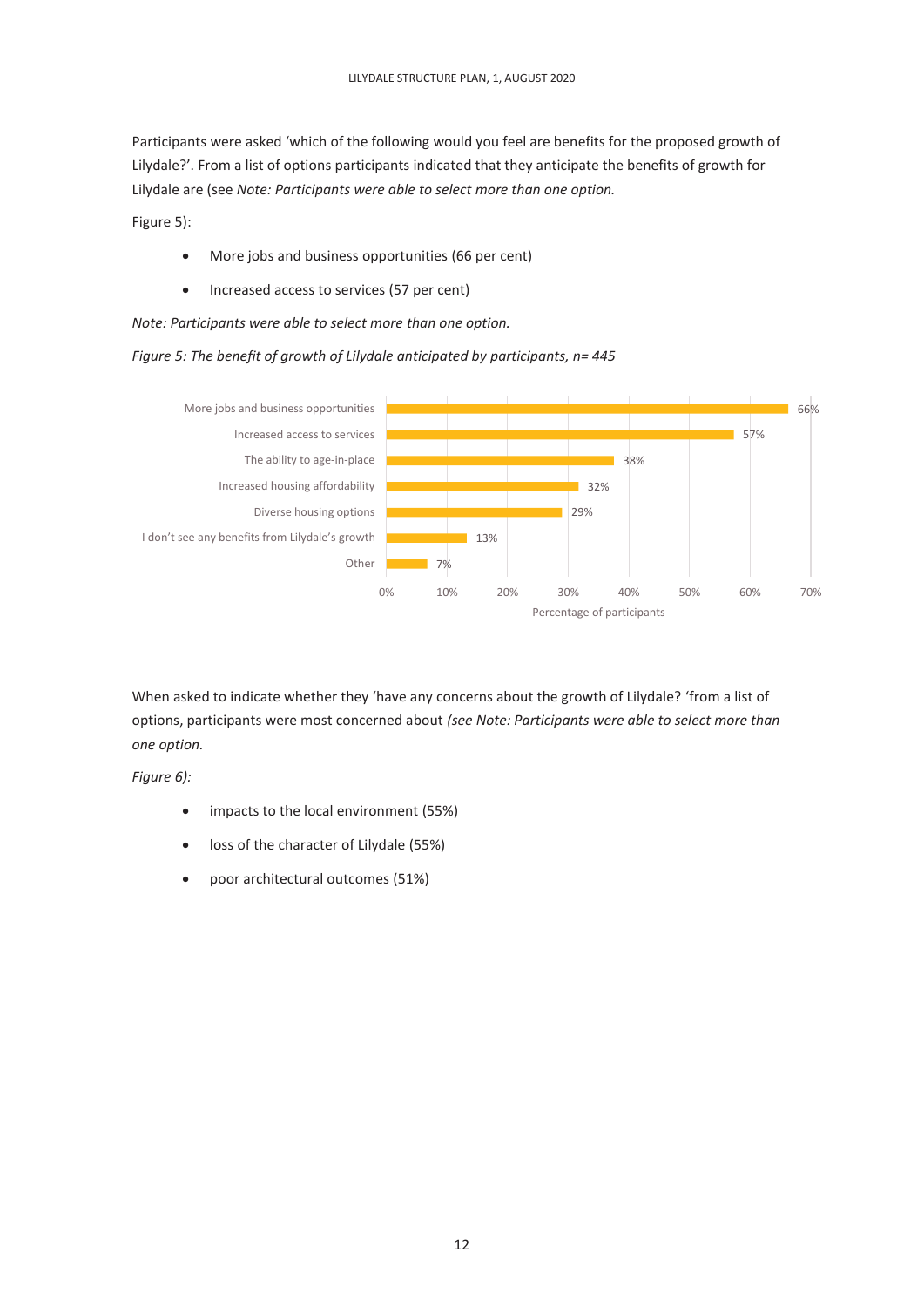<span id="page-12-1"></span>*Note: Participants were able to select more than one option.*



*Figure 6: Concerns that participants have about the growth of Lilydale, n= 447*

## <span id="page-12-0"></span>2.2.3 The Lilydale Bypass

When asked to indicate their level of support, **65%** of participants were supportive of a bypass being constructed along Melba Avenue, connecting Maroondah Highway to the west, with Anderson Street to the east. *19% of participants were not supportive of the bypass and, 16% were unsure.*

*n= 434*

When asked how increased traffic should be managed, if the bypass is not delivered and Main Street and the current road network needs to support the increased traffic, the following preferences were selected from a list of options. 144 people answered this question.

- Widening Maroondah Highway (62%)
- Widening John and Hardy Streets (39%)
- Prioritising pedestrians and cyclists (27%)
- Prioritising motorists (18%)
- Reducing on-street car parking to increase traffic capacity (17%)
- Participants who selected 'other' addressed a desire for insisting that the bypass option is progressed by state government, improving traffic light signalling, a series of alternative road projects, moving the train station and avoiding any road upgrades (19%).

*Note: Participants were able to select more than one option.*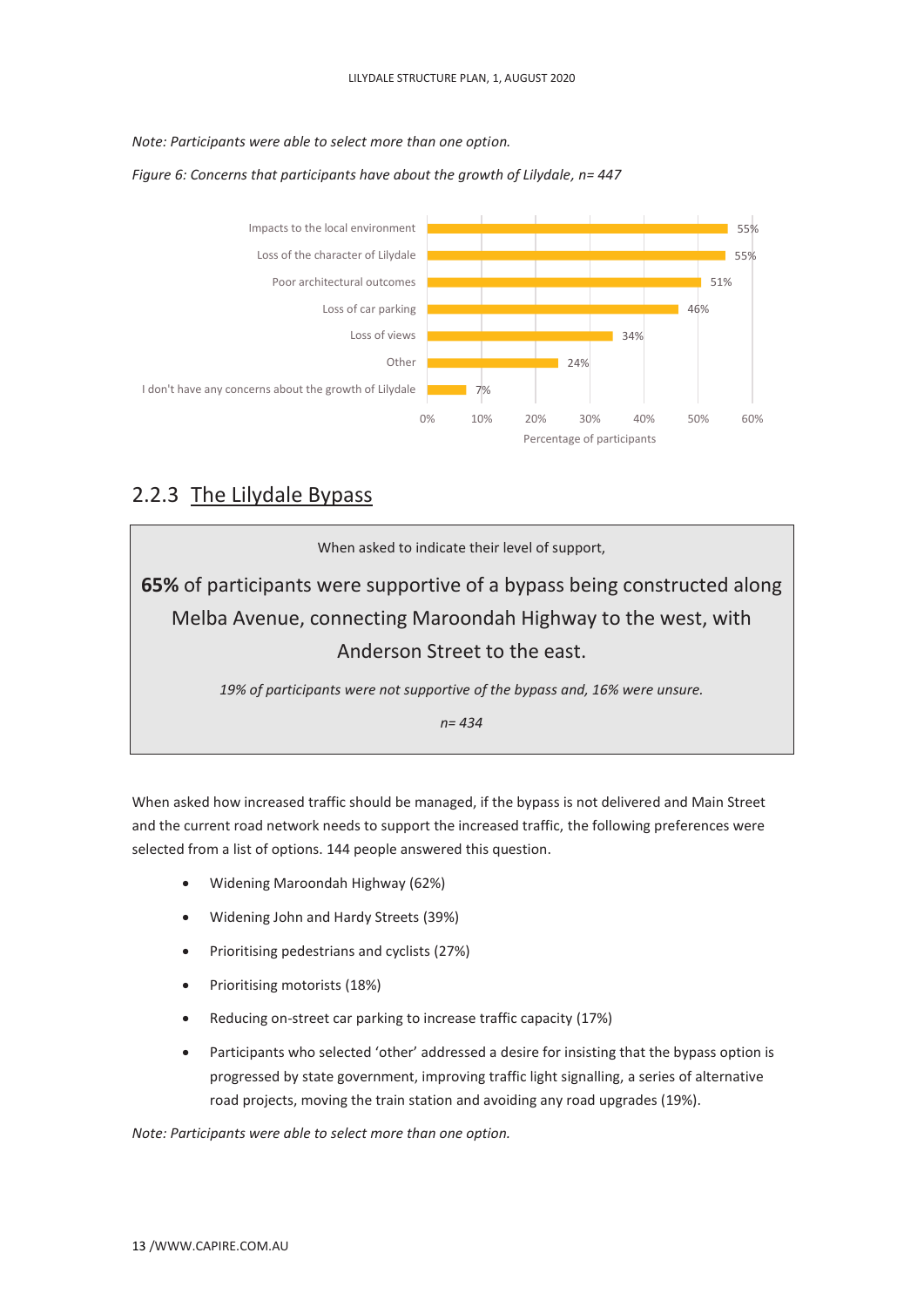Participants were asked to describe what other impacts that aren't related to traffic should be considered if the bypass is not delivered. 54 people answered this question as described by theme below.

- Risks to pedestrian and cyclist safety including travelling from Anderson Street to Lilydale Lake
- Environmental concerns including:
	- pollution caused by traffic and large vehicles on Main Street
	- changes to road infrastructure detracting from other forms of transport such as public and active transport increasing the dependency on cars in Lilydale
	- loss of trees along Main Street if Maroondah Highway is widened
	- the environmental impacts resulting from new road infrastructure

Other responses related to traffic or the Bypass and are captured in 'Other Issues'.

Participants were asked to indicate how the impacts of the bypass being constructed could be minimised from a list of options. Of the options provided, participants were most supportive of (see *[Note: Participants were able to select more than one option.](#page-13-0)*

[Figure 7\)](#page-13-0) :

- Managing impacts to the environment, particularly along Olinda Creek (65 per cent)
- Ensuring that pedestrians benefit from the final outcome (57 per cent)
- Using a design that mitigates noise effects on surrounding land (56 per cent)

<span id="page-13-0"></span>*Note: Participants were able to select more than one option.*

*Figure 7: Preferred ways to reduce the impact of constructing the bypass, n= 409*



Percentage of participants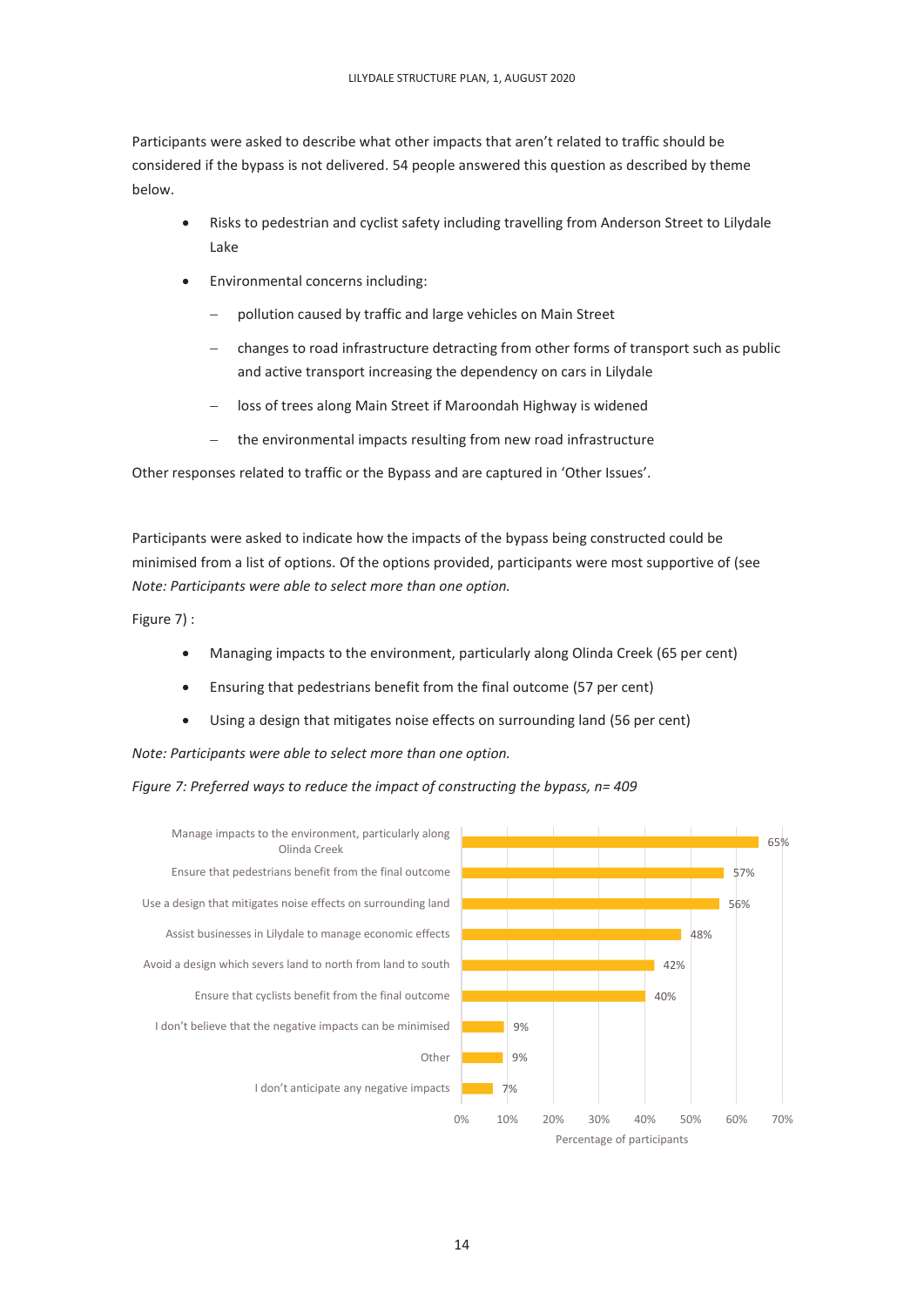## <span id="page-14-0"></span>2.2.4 Local economy

When asked how participants see the local economy of Lilydale changing in the future, **79%** of participants anticipate a growth of innovation-based industries such as industries servicing the health, winery, agriculture, and tourism industries; creative industries, small manufacturers and start-up businesses **71%** of participants see that Lilydale will become a stronger destination for hospitality and retail *n= 394*

*Note: Participants were able to select more than one option.*

## <span id="page-14-1"></span>2.2.5 Built form

Participants were asked, what physical changes to the buildings and streets of Lilydale they believed would support growing the Lilydale economy. Of the options provided, participants were most supportive of (see *[Note: Participants were able to select more than one option.](#page-14-2)*

*[Figure 8](#page-14-2)*):

- improved pedestrian paths from industry clusters (i.e. manufacturing, health, etc) to the key destinations such as the train station and parkland (69 per cent)
- mixed uses in the centre of Lilydale (56 per cent)
- increasing off-street parking availability such as carparking lots (48 per cent)

<span id="page-14-2"></span>*Note: Participants were able to select more than one option.*

*Figure 8: Physical changes to the buildings and streets of Lilydale participants see would support growing the Lilydale economy, n= 394*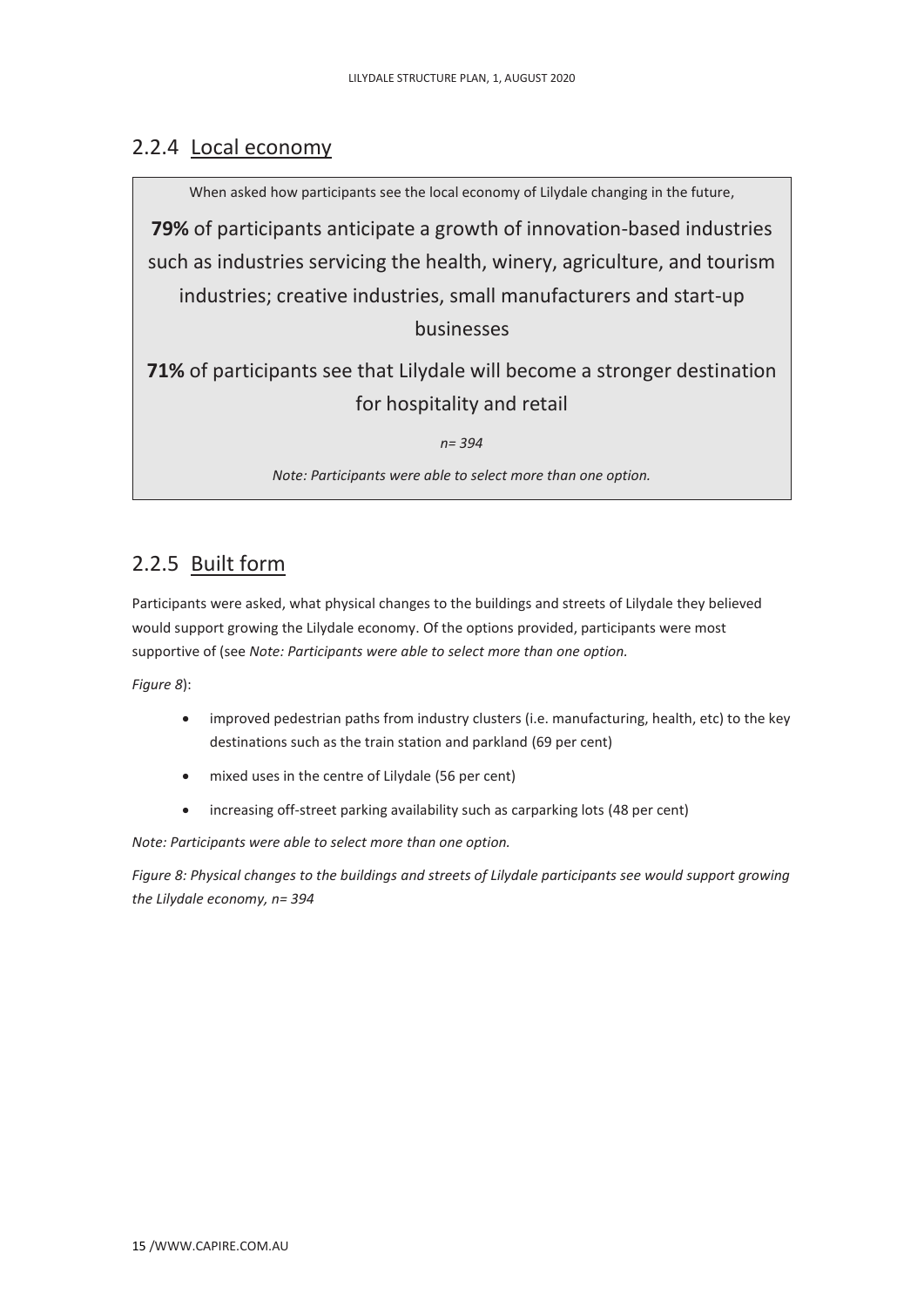#### LILYDALE STRUCTURE PLAN, 1, AUGUST 2020



## <span id="page-15-0"></span>2.2.6 Other issues raised in the survey

Participants raised the following issues outside the scope of the questions which are grouped by theme.

#### **ACCOMMODATING ALL AGES AND NEEDS**

There was overarching feedback that Lilydale needs to be accessible for people of all ages and of different needs. To achieve this, the following ideas were suggested:

- improving the footpaths on Main Street and improving connections along Main Street which is currently challenging to traverse for many pedestrians.
- ensuring that all spaces are safe for people of all ages, at all times particularly near to the railway
- response to people in the community experiencing issues with addiction and antisocial behaviour such as addiction
- creating more health services and housing options for older people
- ensuring that any changes maintain the ability for school students to walk to school
- creating community hubs which accommodate different needs such as seniors' centres, arts and culture and sport and recreation with many comments advocating for an indoor swimming pool.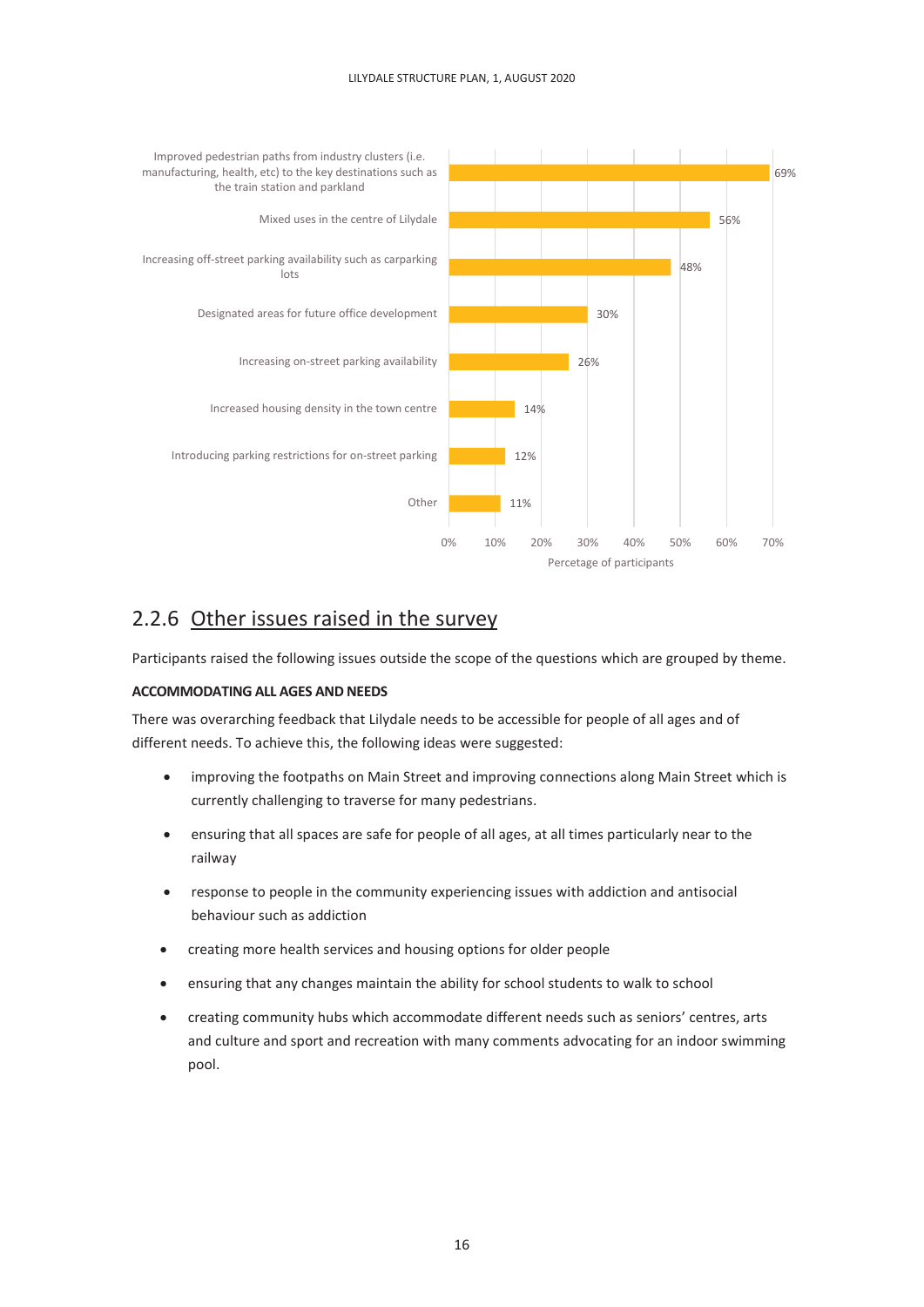#### **CLIMATE CHANGE AND ENVIRONEMENTAL IMPACT**

Participants advocated for any change to Lilydale to create positive environmental outcomes through initiative such as creation of wildlife corridors and retention of stormwater runoff from hard surfaces and increased development. Participants noted that any planning should consider sustainability and environmental impacts. Some participants also expressed a desire for council to respond to climate change by creating more open-space, minimising car dependency and to consider providing infrastructure for electric cars and bikes.

#### **SUSTAINABLE TRANSPORT**

Overall, participants largely expressed a desire for investment in public transport. There was debate about how to provide infrastructure for cycling and manage cars and heavy vehicles. Some participants also expressed concerns that investing in road infrastructure and allowing for increased development will lead to increased demand for car use, traffic and pollution.

#### **THE CHARACTER OF LILYDALE**

Many participants were concerned about loss of the relaxed, country, spacious feel of Lilydale impacting the lifestyle for residents. Comments expressed the desire to reduce the vacant buildings on Main Street and unattractive shopfronts. There was a lot of focus on preserving the environmental and historical integrity of Lilydale including green space and landscaping. Some comments specifically recognised the opportunity to recognise the Aboriginal history of the region through partnerships with traditional owners and recognition of specific sites.

#### **IMPROVED CONNECTIONS**

Participants expressed a desire for improved connections between businesses located on either side of Main Street; and for creating new and connecting existing cycling infrastructure including extending the Warburton and Yering trails to central Lilydale. Some participants also advocated for improved wayfinding signage.

#### **ECONOMIC GROWTH**

Many participants focused on the need to develop Lilydale as the 'gateway for the Yarra Valley' that supports local business and the broader region, and to be a destination 'in its own right'.

#### **CAR PARKING**

Some participants expressed concerns about loss of car parking and a need for increased carparking near to public transport and health services.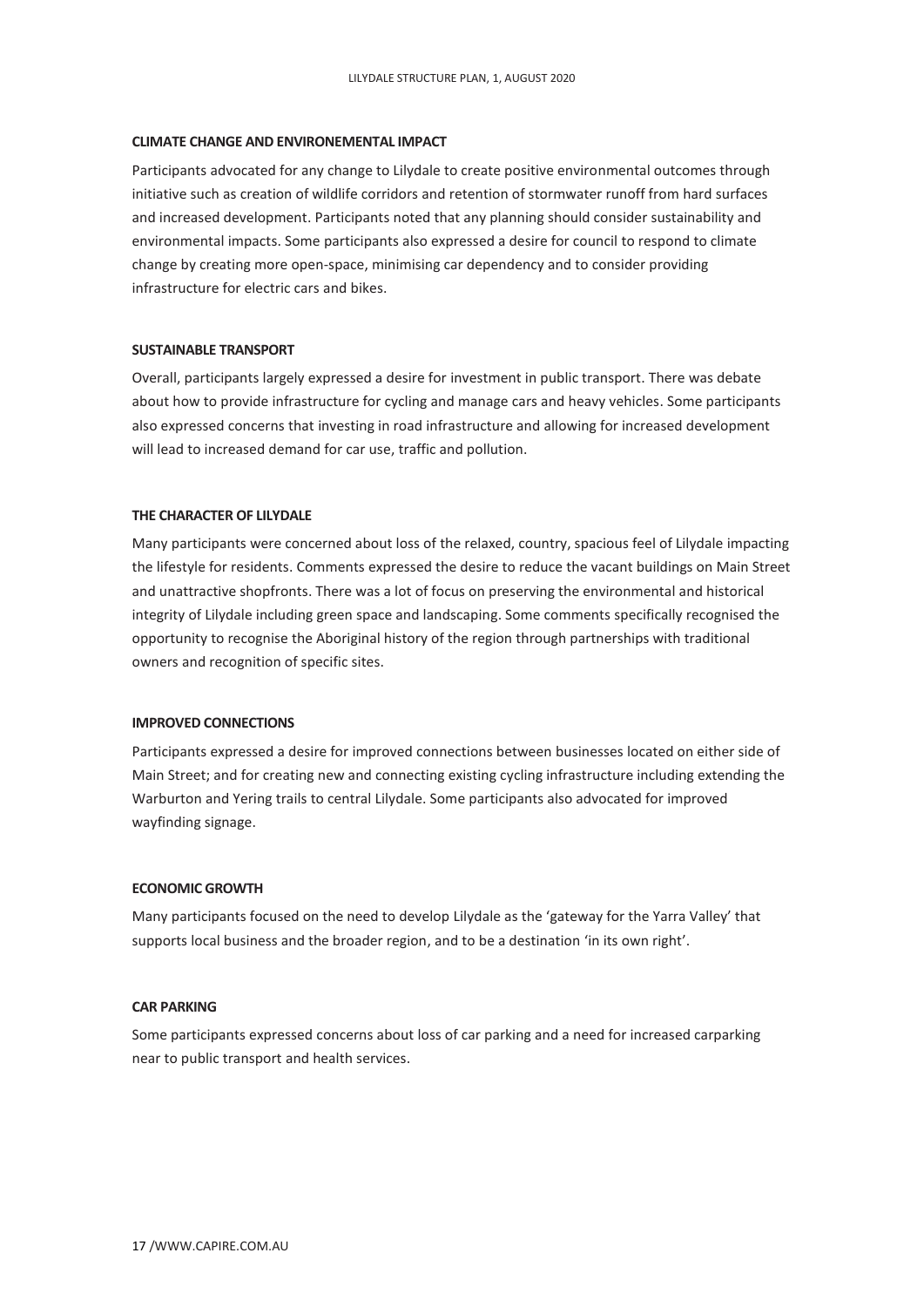#### **TOWN CENTRE**

There was debate about whether Lilydale should have a definitive town centre or whether Main Street should be improved through connections, activation and street improvements.

#### **INCREASED DENSITY AND DEVELOPMENT**

Some participants expressed concerned about increased residential density and development with particular focus on the Kinley estate and Maroondah Highway level crossing removal. These concerns were often related to concerns about increased traffic in Lilydale and burdening existing services, as well as loss of the character of Lilydale.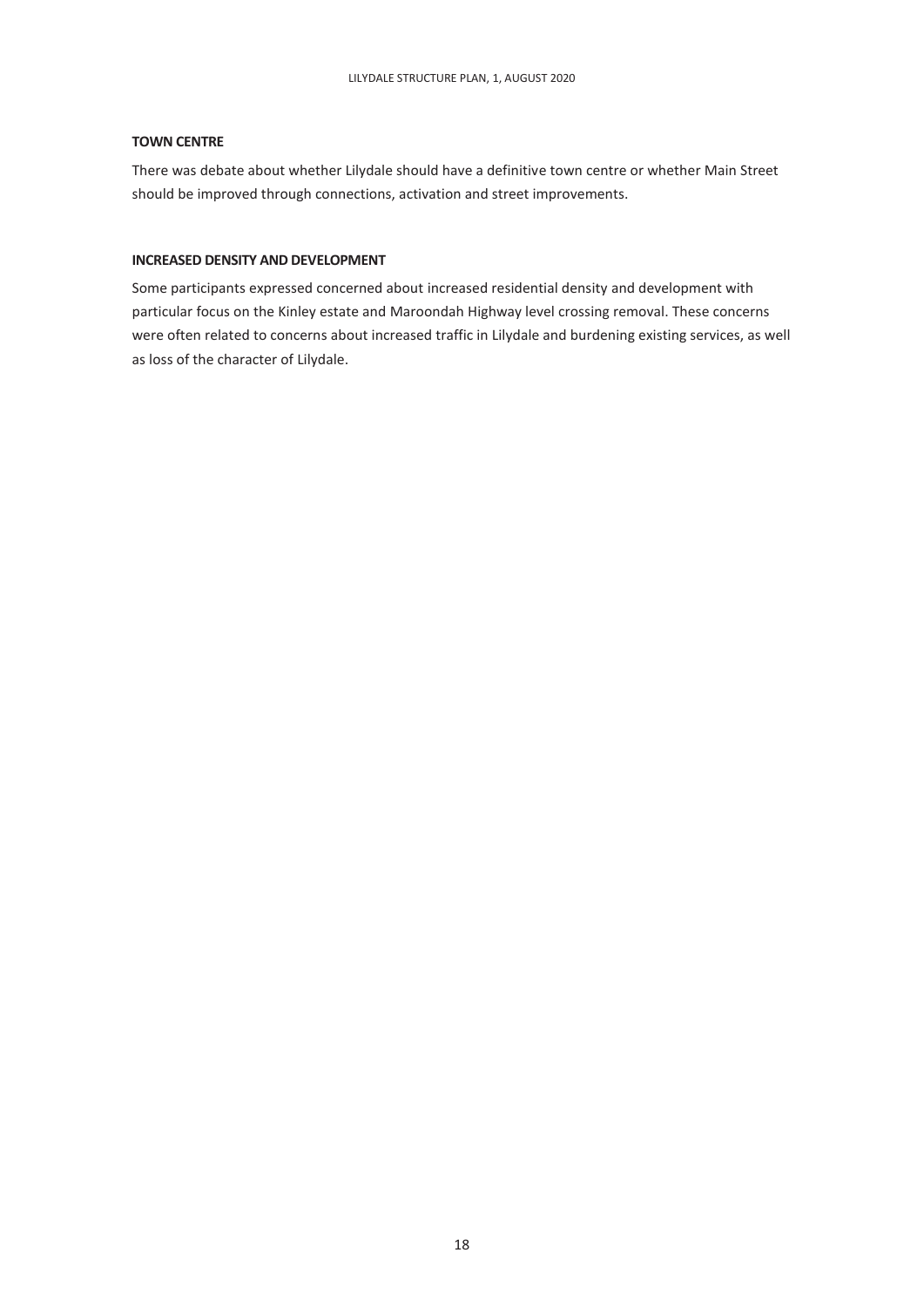## **Lilydale Structure Plan – Issues and Opportunities Paper (the Paper) – Summary of Written Submissions**

## **Agency Comments**

| Agency          | <b>Comments</b>                                                                                                                                                                                                                                                                                                                                                                          |
|-----------------|------------------------------------------------------------------------------------------------------------------------------------------------------------------------------------------------------------------------------------------------------------------------------------------------------------------------------------------------------------------------------------------|
| Department of   | On the Lilydale Bypass:                                                                                                                                                                                                                                                                                                                                                                  |
| Transport (DoT) | DoT supports the assessment of options presented in the Paper                                                                                                                                                                                                                                                                                                                            |
|                 | The Melba Avenue alignment land should continue to be protected, as a preferable alternative through movement route has not<br>been identified                                                                                                                                                                                                                                           |
|                 | If Council and DoT can agree on the bypass as a preferred option, DoT can work with Council in planning for it.                                                                                                                                                                                                                                                                          |
|                 | On other aspects:                                                                                                                                                                                                                                                                                                                                                                        |
|                 | The paper does not look in detail at access to public transport, and buses. It would be helpful to identify preferred bus<br>$\bullet$<br>movement corridors anchored by the new bus terminal, particularly for the high school, BHI and quarry land<br>There needs to be more information on key walking and cycling networks. Main Street and the 'rail trail' through the quarry land |
|                 | should be labelled as strategic cycling corridors                                                                                                                                                                                                                                                                                                                                        |
| Level Crossing  | There is no in-principle objection to the Paper, though there are some suggestions to inform future Structure Plan work<br>$\bullet$                                                                                                                                                                                                                                                     |
| Removal Project | There needs to be consideration of how the new Station precinct will change movement routes for all transport modes.                                                                                                                                                                                                                                                                     |
| (LXRP)          | The benefits of the LXRP works need to be clearly expressed and understood, e.g. better access to town centre for all travel                                                                                                                                                                                                                                                             |
|                 | modes, new public open space, new bus interchange, better safety and disability access to the station, urban design                                                                                                                                                                                                                                                                      |
|                 | improvements, strengthened pedestrian connections along John Street and Main Street, new sense of identifiable centre for the<br>town.                                                                                                                                                                                                                                                   |
|                 | There needs to be commentary on how land use changes near the station can capitalise on the value added by this significant<br>investment, i.e. through mixed use buildings and higher density development.                                                                                                                                                                              |
|                 | There is a need to recognise the benefits on integrating the existing station area into the surrounding public land, which could<br>be tourism, economic and recreation benefits, and could inform policies/strategies to maximise benefits.                                                                                                                                             |

## **Private Organisation Comments (Property Developers, Planning Consultants, etc)**

Please note these organisations have not been named for privacy reasons

- Kinley will add to the diversity of housing options in Lilydale, providing more medium and higher density housing forms, and also affordable housing
- Kinley will provide sensitive treatments to all interfaces, and strong road and trail connections to nearby areas, including the town centre
- Any commercial centre at Kinley will be complimentary to the Lilydale town centre, and will not compromise it.
- There should be consideration of how the heritage assets are reused for retail and commercial purposes
- The developer's vision includes a commercial area at the intersection of Maroondah Highway and Mooroolbark Road, which should be supported by Council.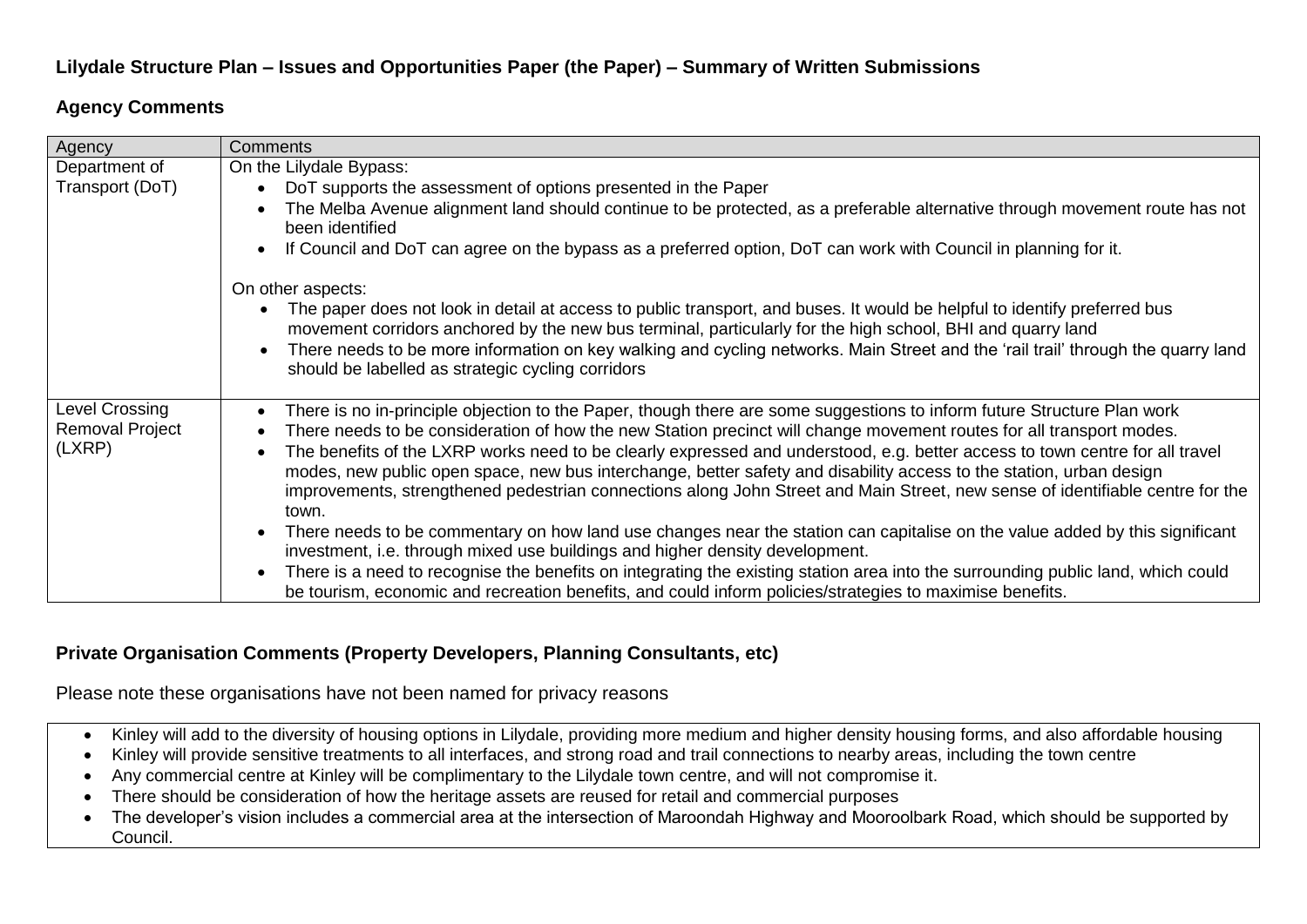- Rather than a concentration of civic uses at the eastern end of Lilydale (Civic Centre Redevelopment), there should be consideration of some of these uses occurring at Kinley, given its location near public transport and with significant heritage assets.
- The supporting studies should be publicly available
- Mooroolbark/Victoria Road should be considered as a bypass alternative
- The traffic analysis needs to reflect a new station precinct and level crossing
- Options for Main Street should be provided under 'Option 2' also, where Main Street serves the primary through traffic function
- The bypass would result in large visual impacts
- Higher residential densities in the town centre area supported.
- As an alternative to the bypass, consider a loop road of the Highway and Melba Avenue, creating a circuit of one-way streets
- The Paper should be updated to recognise the importance of economic recovery following COVID-19
- The Paper has a narrow focus on the Lilydale Bypass as the only major strategic issue
- There needs to be more explanation of how the 2006 Structure Plan has been implemented
- There needs to be more emphasis throughout the document on economic development
- Needs more explanation of changing land uses and underutilised land
- A connection of the civic centre directly to the Main Street is important
- Short to medium term improvements to the road network described on p.38 are logical
- The information on the bypass is not sufficient for the community to fully understand its impacts re height, bulk etc.
- The Queens Jubilee Trees should not be regarded as untouchable as they have been affected by drought and disease

### **Public Submissions**

Please note submitters are numbered for privacy reasons, rather than named.

| <b>Theme</b>        | <b>Submitters</b> | Comment                                                                                                                                                                                                                                                                                                                                                                                                                                                                                                                                                                                                                                                                                                                                                                                                                                                                                                                                                                                                                                                                                                                                                |
|---------------------|-------------------|--------------------------------------------------------------------------------------------------------------------------------------------------------------------------------------------------------------------------------------------------------------------------------------------------------------------------------------------------------------------------------------------------------------------------------------------------------------------------------------------------------------------------------------------------------------------------------------------------------------------------------------------------------------------------------------------------------------------------------------------------------------------------------------------------------------------------------------------------------------------------------------------------------------------------------------------------------------------------------------------------------------------------------------------------------------------------------------------------------------------------------------------------------|
| Parking and traffic | 1, 2              | People are parking in residential streets because there is not enough parking at the station<br>If the existing station becomes a community use facility then the car parking needs to be addressed also<br>We sit here waiting for a bypass that was promised nearly 50 years ago<br>More commercial traffic will end up going via Victoria and Beresford Roads to access the Cave Hill industrial areas<br>and surrounds. It is busy enough already.<br>I am concerned with how much this Paper revolves around building the bypass the bypass plan is not feasible<br>and would never be built.<br>The current Structure Plan you are working on needs more short to medium plans and works that lead to the<br>structure of the town, that can be altered to include a bypass, but laying the groundwork for the direction and look<br>of the town in the next ten to twenty years if it were not built.<br>The bypass will spoil Lillydale Lake and the new Lilydale Civic Centre because of its noise even dulled by barriers<br>and blocking the splendid view this precious bypass reserve could become community orchards and food<br>gardens |